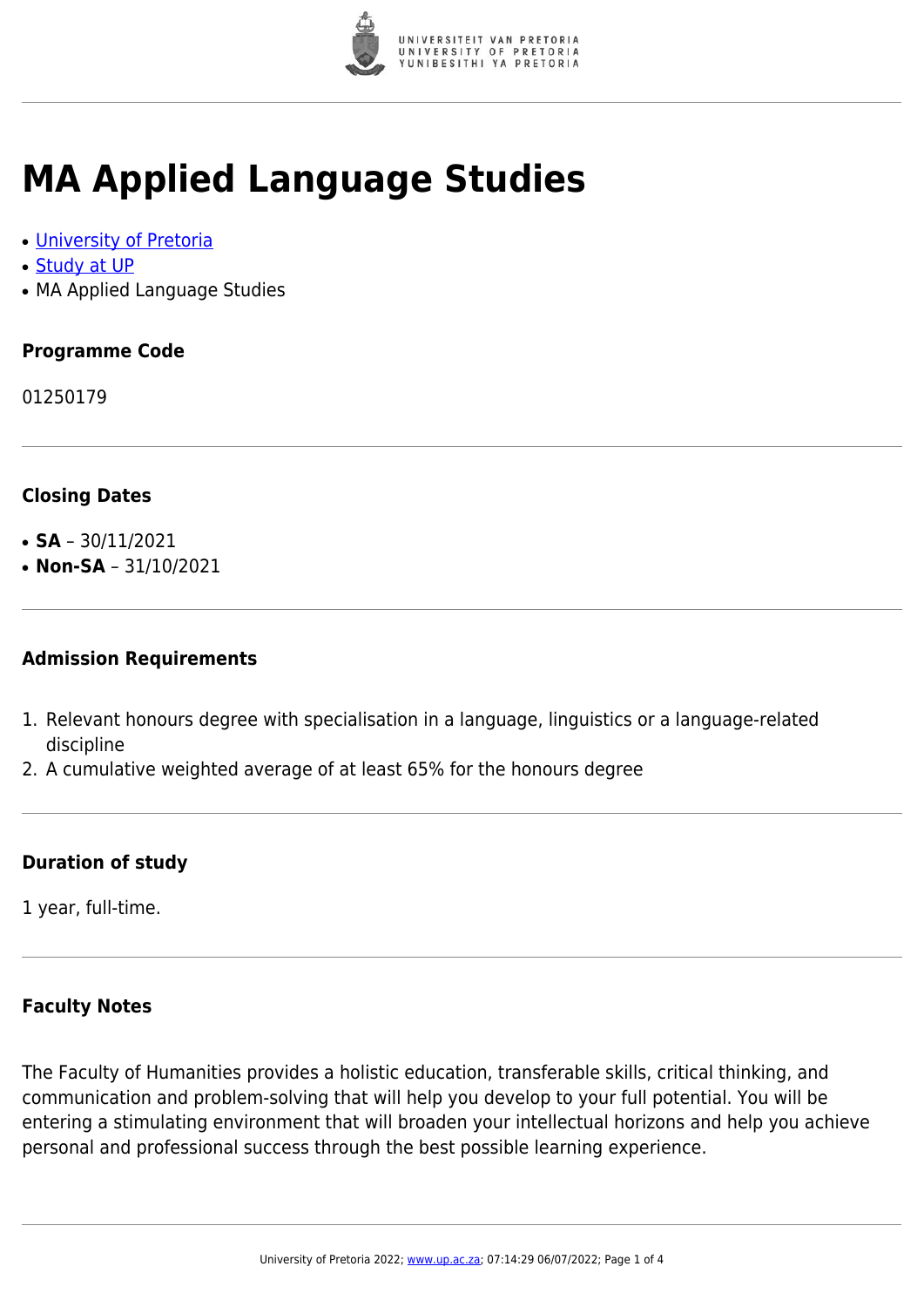

As the most diverse Faculty of the University of Pretoria, we offer an exciting and comprehensive range of programmes and discipline-based majors, including studies in languages, social sciences and visual and performing arts.

#### **Enquiries about the programme**

**Name:** Dr JH Nel **Tel:** 012 420 2071 **E-Mail:** joanine.nel@up.ac.za



**How to apply**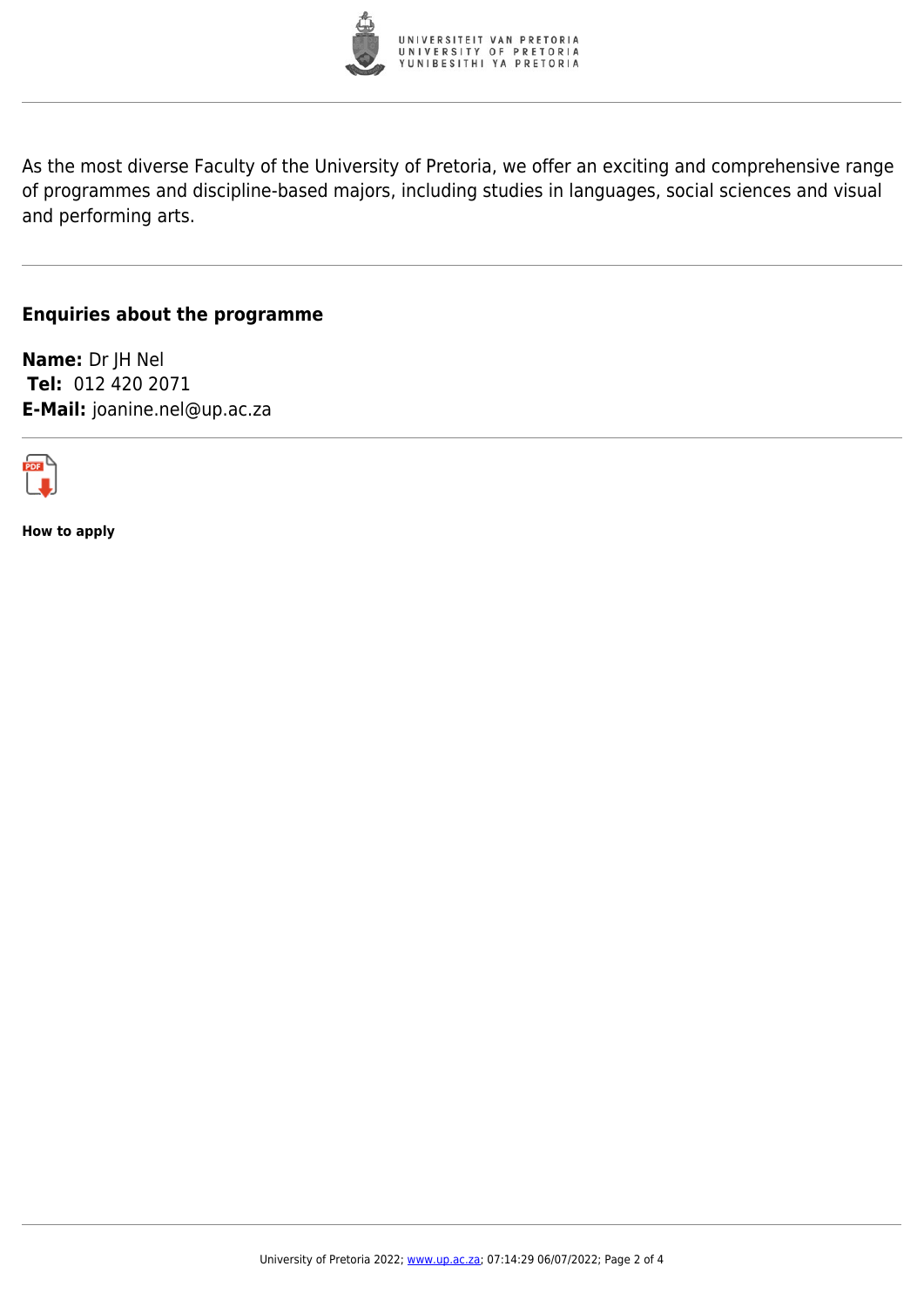



# **Online Application**